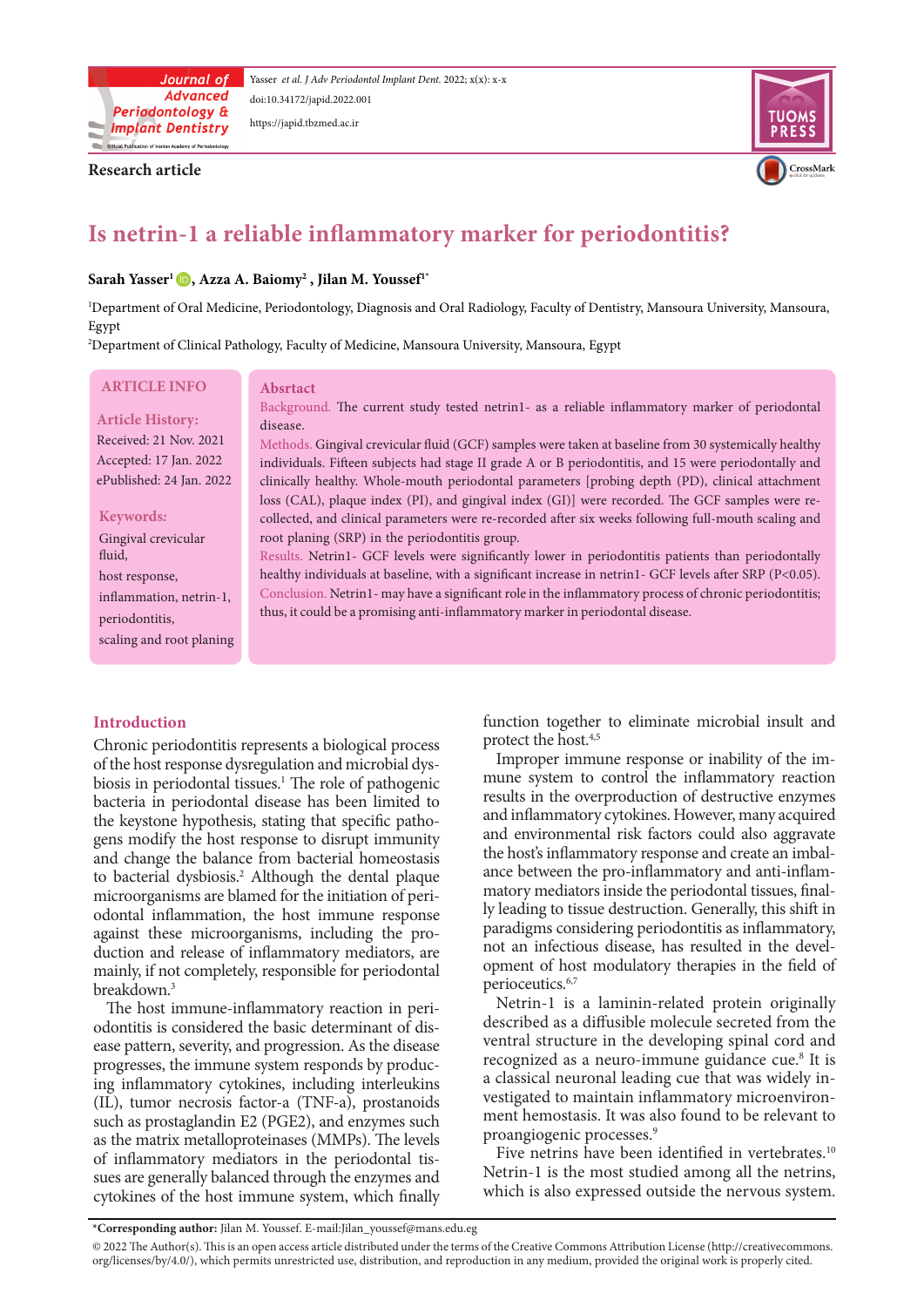Relative quantification of mRNA indicates elevated neys. It is also related to inflammation and tumori-<br>genesis in adulthood.<sup>11,12</sup> levels of netrin-1 in the heart, brain, lungs, and kid-<br>neys. It is also related to inflammation and tumorilevels of netrin-1 in the heart, brain, lungs, and kid-

flammatory conditions by regulating angiogenesis, Netrin-1 functions in both acute and chronic ingramming, in addition to regulating PGE2 production mediated by cyclooxygenase-2 (COX-2). There immune cell recruitment, and macrophage repro-<br>gramming, in addition to regulating PGE2 producis evidence that netrin-1 modifies inflammation through its impact on immune cells by regulating their recruitment, motility, stimulation, and cyto-<br>kine-production.<sup>13</sup>

Several studies have reported that macrophages and monocytes are the main components of the host response, as their retention in the periodontal tissues leads to prolonged chronic inflammation.<sup>14</sup> Several studies have demonstrated that netrin-1 can modify the migration of these cells and restricts the transmigration into the tissues in inflammation through its receptor Unc5b.<sup>15</sup>

2–mediated PGE2 production and inducing macro-<br>phage reprogramming to promote the resolution of Furthermore, netrin-1 modulates the inflamma-<br>tory response of macrophages by inhibiting COX-<br>2-mediated PGE2 production and inducing macro-Furthermore, netrin-1 modulates the inflammainflammation.<sup>16</sup>

ogy by binding to its receptor UNC5b, and there-<br>fore, has been suggested as a therapeutic target for Moreover, netrin-1 participates in osteoclast biology by binding to its receptor UNC5b, and thereinflammatory bone destructive diseases.<sup>17</sup>

titis to test its validity as an inflammatory marker in lar fluid (GCF) netrin-1 levels in chronic periodon-This study was designed to assess gingival crevicuperiodontal disease.

# **Methods**

# *Subjects*

This study was conducted on 30 systemically healthy individuals, 15 of which are periodontally healthy (healthy group;  $37.13\pm7.37$  years of age), and the odontal disease (study group;  $43.13\pm9.26$  years of other 15 suffered from stage II grade A or B peripatient clinic of the Department of Periodontology, age). The participants were selected from the out-Faculty of Dentistry, Mansoura University. All the tential hazards of the study were well understood procedures, steps, aims, possible outcomes, and poipants agreed to sign an informed consent form to and accepted by all the participants. All the particbe included in the study. The Ethics Committee of Mansoura Faculty of Dentistry approved the study protocol under the code: A  $1\ 0\ 1\ 4\ 0\ 4\ 2\ 0$ .

# **Inclusion** criteria

Patients  $>20$  years of age with stage II grade A or B periodontitis with clinical attachment loss (CAL) of 3-4 mm, and a probing depth of  $>4$  mm. They also had no history of antibiotic administration or had received no periodontal therapy in the last three

## .months

# **Exclusion** criteria

Patients with systemic conditions that could influ-<br>ence the progression of periodontitis or impair the treatment outcome (e.g., diabetes mellitus) were excluded; in addition, smokers and pregnant and lactating women were excluded. Also, individuals undergoing current and long-term administration of anti-inflammatory medications were excluded.

# *Study* design

A case-control study was conducted. The control ticipants, and the study group consisted of 15 periodontitis patients. group consisted of 15 periodontally healthy participants, and the study group consisted of 15 perigroup consisted of 15 periodontally healthy par-

# **Treatment** phase

At baseline, probing depth  $(PD)$ ,<sup>18</sup> measured from et, and clinical attachment loss  $(CAL)^{19}$  measured the free gingival margin to the depth of the pockfrom the cementoenamel junction to the base of the pocket, were recorded at six aspects of the tooth of interest in each patient (mesiofacial, mid-facial, gual), using a UNC-15 probe inserted parallel to the distofacial, mesiolingual, mid-lingual, and distolinlong axis of the tooth. The plaque index  $(PI)^{20}$  and gingival index  $(GI)^{21}$  were evaluated at four aspects of the teeth of interest: distofacial dental papilla, mesiofacial dental papilla, facial gingival margins, and the whole lingual gingival margin. Subsequent-ly, GCF samples were collected from the deepest onds. GCF samples were then placed in Eppendorf pocket with sterile paper points inserted for 30 sectubes and stored at -80°C until the time of analysis. Periodontitis patients were subjected to full-mouth scaling and root planing (SRP) by a periodontist (YS), using ultrasonic scalers the day after sample collection. SRP was repeated weekly if indicated, and patients were instructed to maintain good oral hygiene measures. Six weeks after the last session of SRP, periodontal parameters were reevaluated, and GCF samples were recollected from periodontitis patients. Periodontal examinations were performed by two qualified periodontists (YS and YMJ), with inations of the same individual, and measurements an interval of 1 to 2 hours between the two examwere within the range of 1 mm of change with  $95\%$ confidence level.

# Laboratory analysis

Netrin-1 was assayed by sandwich ELISA supplied by Bioassay Technology Laboratory (China) according to the manufacturer's instructions.

clonal antibody. Standards and samples were then ter plate has been pre-coated with a specific monowich enzyme immunoassay technique. The microti-Netrin-1 ELISA kit applies the quantitative sandadded to the microtiter plate wells, and netrin-1, if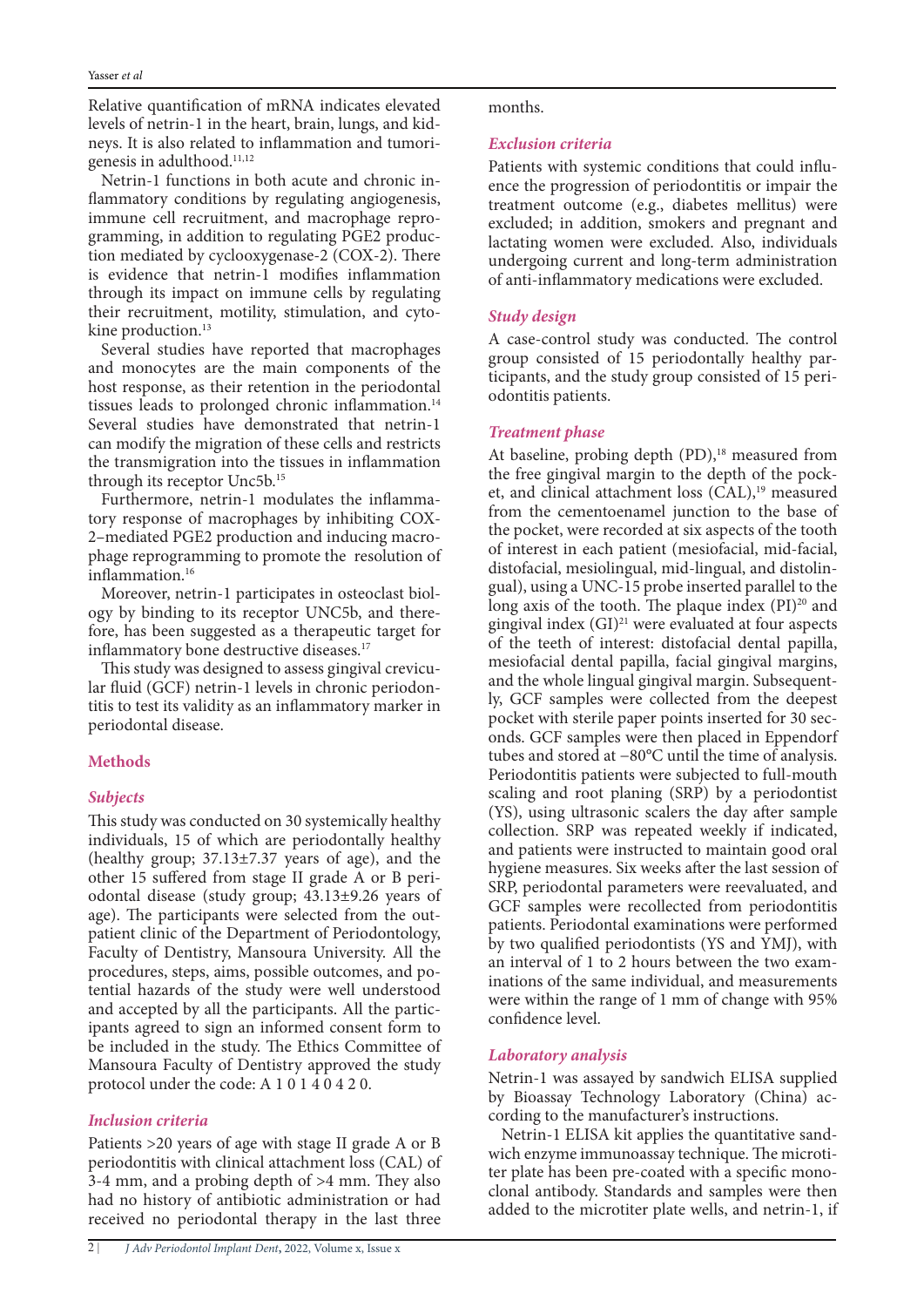present, would bind to the antibody pre-coated wells. To quantitatively determine the amount of netrin-1 present in the sample, a standardized preparation of horseradish peroxidase-conjugated polyclonal an-<br>tibody, specific for netrin-1, was added to each well to "sandwich" the netrin-1 immobilized on the plate. The microtiter plate incubated at  $37^{\circ}$ C for 60 minutes, and then the wells were thoroughly washed with distilled water to remove all unbound components. Next, substrate solutions were added to each well. The enzyme HRP and substrate were allowed to react over a short incubation period at 37°C. Only those ed antibodies would exhibit a color change. The en-<br>zyme-substrate reaction was terminated by adding a wells that contained netrin-1 and enzyme-conjugat-<br>ed antibodies would exhibit a color change. The ensulphuric acid solution, and the optical density (OD) trin-1 concentration in each sample was interpolated ing the OD to the concentration of standards. The nelength of 450 nm. A standard curve was plotted relatwas measured spectrophotometrically at a wavefrom this standard curve (Figure 1). GCF netrin-1 level was estimated per 30 seconds as the paper point was inserted for 30 seconds.

## *analysis Statistical*

The data were computed and treated for statistical

Table 1. Sociodemographic characteristics of the studied groups

analysis at 5% level of significance, using SPSS 20.0. In the description of quantitative data, means and standard deviations were used for parametric data. Shapiro-Wilk test was used for normality assessment of both groups.

## **Results**

## **Demographic** data

Table 1 summarizes the demographic characteristics of the two groups. There was no statistically significant difference between the study and control groups regarding age and gender, with mean ages  $of 43.13$  and 37.13 in the study and control groups, respectively. Male gender was more frequent in both the study and control groups by  $53.3\%$  and  $73.3\%$ , .respectively

Clinical and laboratory findings

Regarding intragroup comparison in the study group, there were significant improvements in all the clinical parameters of GI, PI, PD, and CAL when the mean values were compared six weeks after treatment with the baseline values  $(P<0.001)$ . However, regarding intergroup comparison, there were significant differences between study and control groups regarding PI, GI, PD, and CAL, at both baselines and

| Parameter             | Study group<br>$N=15$   | Control group<br>$N=15$  | Test of significance         |
|-----------------------|-------------------------|--------------------------|------------------------------|
| Age/years             | $43.13 \pm 9.26$        | $37.13 \pm 7.37$         | $t = 1.96$<br>$p=0.06$       |
| Sex<br>Male<br>Female | $8(53.3\%)$<br>7(46.7%) | $11(73.3\%)$<br>4(26.7%) | $\chi^2 = 1.29$<br>$p=0.256$ |

t: Student's t-test  $\chi^2$ : Chi-squared test

|  |  | Table 2. Comparison of clinical parameters before and after treatment among studied groups |
|--|--|--------------------------------------------------------------------------------------------|
|--|--|--------------------------------------------------------------------------------------------|

| Parameter     |                             |                             | <b>Study group</b><br>$N=15$ | Control group<br>$N=15$ | <b>Student t test</b>                                      |  |
|---------------|-----------------------------|-----------------------------|------------------------------|-------------------------|------------------------------------------------------------|--|
| PI            | Before                      | $2.54 \pm 0.216$            |                              | $0.0{\pm}0.0$           | $t = 45.51$<br>$P < 0.001*$<br>$t = 24.32$<br>$P < 0.001*$ |  |
|               | After                       | $0.788 \pm 0.125$           |                              | $0.0{\pm}0.0$           |                                                            |  |
| Paired t-test |                             |                             | $t = 37.48$<br>$P < 0.0001*$ | $t=0$<br>$P=1.0$        |                                                            |  |
| GI            | Before                      | $1.80 \pm 0.14$             |                              | $0.0 + 0.0$             | $t = 49.70$<br>$P < 0.001*$<br>$t = 21.34$<br>$P < 0.001*$ |  |
|               | After                       | $0.369 \pm 0.067$           |                              | $0.0{\pm}0.0$           |                                                            |  |
| Paired t-test |                             | $t = 37.48$<br>$P < 0.001*$ |                              | $t=0$<br>$P=1.0$        |                                                            |  |
| <b>PD</b>     |                             | Before                      | $3.53 \pm 0.255$             | $1.40 \pm 0.183$        | $t = 26.21$<br>$P<0.001*$<br>$t = 4.19$<br>$P < 0.001*$    |  |
|               |                             | After                       | $1.69 \pm 0.19$              | $1.40 \pm 0.183$        |                                                            |  |
| Paired t-test |                             | $t = 57.95$<br>$P < 0.001*$ |                              | $t=0$<br>$P = 1.0$      |                                                            |  |
| <b>CAL</b>    |                             | Before                      | $2.63 \pm 0.317$             | $0.0{\pm}0.0$           | $t = 32.11$<br>$P < 0.001*$                                |  |
|               |                             | after                       | $1.47 \pm 0.24$              | $0.0{\pm}0.0$           | $t = 23.73$<br>$P < 0.001*$                                |  |
| Paired t-test | $t = 23.79$<br>$P < 0.001*$ |                             | $t=0$<br>$P=1.0$             |                         |                                                            |  |
| Netrin-1      |                             | Before                      | $12.29 \pm 0.62$             | 28.56±0.99              | $t = 53.43$<br>$P < 0.001*$                                |  |
|               |                             | after                       | $23.38 \pm 0.78$             | 28.56±0.99              | $t = 15.75$<br>$P < 0.001*$                                |  |
| Paired t-test | $t = 43.23$<br>$P < 0.001*$ |                             | $t=0$<br>$P = 1.0$           |                         |                                                            |  |

t: Student's t-test \*Statistically significant (P<0.05)

Abbreviations: PI, plaque index; GI, gingival index; PD, probing depth; CAL, clinical attachment loss.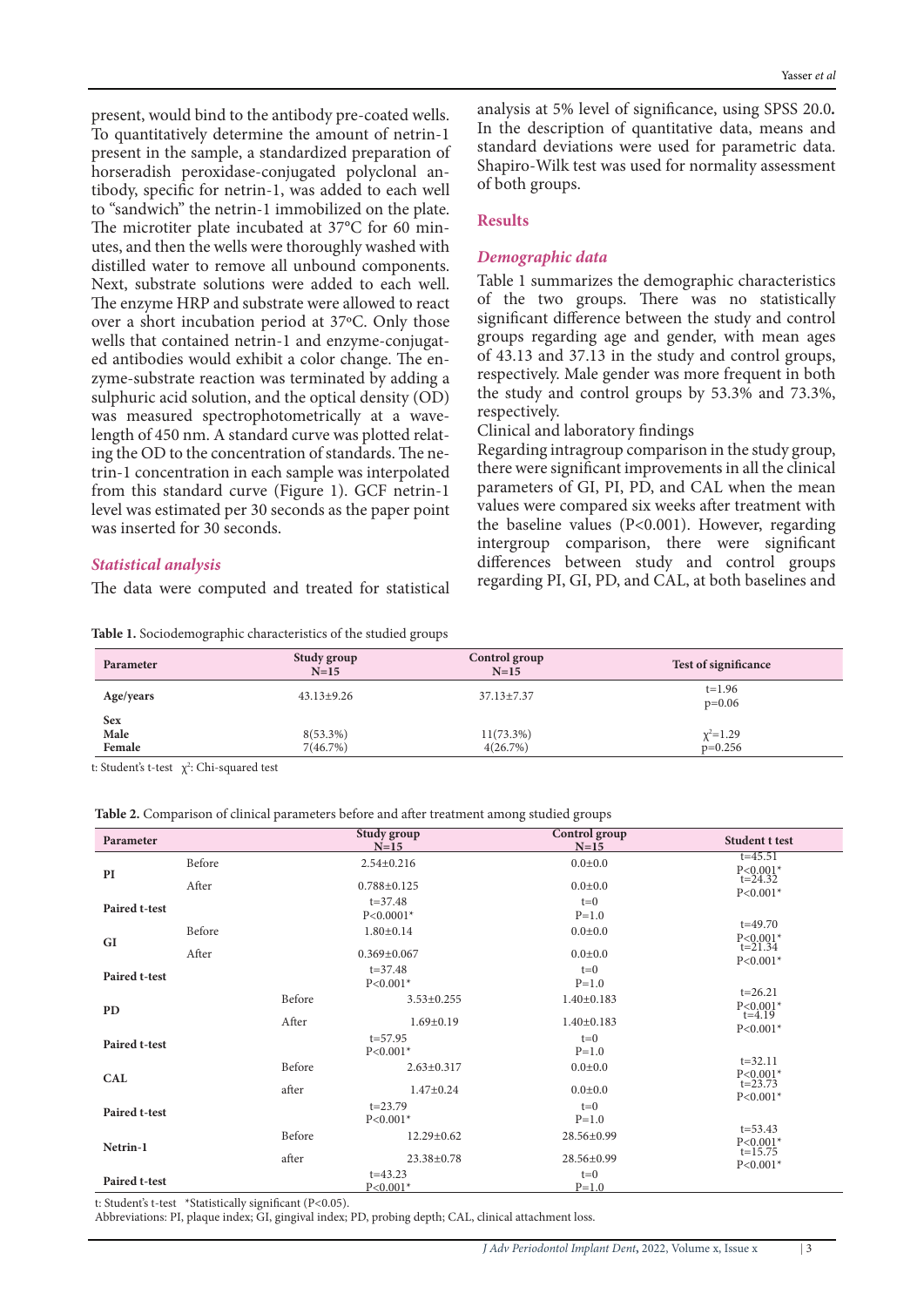

**NETRIN -1 STANDARD CURVE** 

Figure 1. Netrin-1 standard curve relating the optical density to the concentration of the standards.

after-treatment values (Table 2).

Regarding baseline values of GCF netrin-1 levels, there were statistically significant differences between the study and control groups, with markedly lower values in the study group. Six weeks after treatment, there was a statistically significant increase in mean GCF netrin-1 levels in the study group compared to baseline values ( $P<0.001$ ). However, no significant correlation was noticed between GCF netrin-1 level and the clinical indices tested before and after treatment (Table 3).

#### **Discussion**

The present study was undertaken to investigate the impact of periodontitis and SRP on GCF netrin-1 levels, testing it as a novel and reliable periodontal inflammatory marker. To the best of our knowledge, we are among the first to test the role of netrin-1 in periodontal disease and health.

ent study. Six weeks after SRP, there was a significant odontitis patients than in healthy ones in the pres-GCF netrin-1 levels were markedly lower in peritients, although it was significantly lower than the increase in GCF netrin-1 level in periodontitis pacontrol value. This finding may be due to the rela-<br>tively short follow-up period.

In contrast to our results, Gunpinar et al<sup>22</sup> reported higher GCF netrin-1 levels in chronic periodontitis

Table 3. Correlation between netrin-1 and clinical indices

| Parameter | Netrin-1                  |                          |
|-----------|---------------------------|--------------------------|
|           | <b>Before</b>             | After                    |
| PI        | $r=0.265$<br>$P=0.340$    | $r=0.271$<br>$P=0.328$   |
| GI        | $r = -0.179$<br>$P=0.523$ | $r=0.146$<br>$P=0.605$   |
| <b>PD</b> | $r = -0.191$<br>$P=0.496$ | $r=0.488$<br>$P=0.065$   |
| CAL       | $r=0.112$<br>$P=0.690$    | $r = 0.042$<br>$P=0.881$ |

r: Pearson's correlation coefficient

Abbreviations: PI, plaque index; GI, gingival index; PD, probing depth; CAL, clinical attachment loss.

patients than in healthy individuals. Furthermore, those levels decreased significantly after periodontal therapy. They explained it because netrin-1 inhibits macrophage migration, leading to the retention of tissue macrophages and the promotion of chronic .inflammation

In this regard, an in vitro and in vivo study by Ly et al<sup>11</sup> revealed that infection and pro-inflammatory phage-derived netrin-1, promoting the attraction of models significantly decreased the level of macroesized that netrin-1 is an immune-modulator that leukocytes to the site of inflammation. They hypothmaintains leukocyte levels in check, preventing ag-<br>gressive tissue destruction.

Another in vivo study on primary human aortic en-<br>dothelial cells and human monocytes by Lin et al<sup>23</sup> showed that netrin-1 and its receptor Unc5b had an anti-inflammatory effect on endothelial cells, which was markedly inhibited by the exogenous adminis-<br>tration of TNF-α.

matory cytokines, leading to a decrease in netrin-1 trin-1 is downregulated by infection and pro-inflam-Additionally, Passacquale et  $al<sup>24</sup>$  reported that neerates inflammation progression. Also, Bruikman et protective effects on endothelial cells, which accel $al<sup>25</sup>$  demonstrated that the plasma levels of netrin-1 are inversely related to arterial wall inflammation in atherosclerotic plaques.

flammatory mediator. Van Gils et al<sup>26</sup> reported that Other researchers described netrin-1 as a pro-innetrin-1 might enhance atherosclerosis via suppress-<br>ing foam calls' migration to the lymph nodes, being trapped in the atherosclerotic plaques, and partici-<br>pating in its development and instability. They also creased atherosclerosis and promoted the migration reported that lack of netrin-1 in the macrophages deof foam cells to the lymphatic system.

Likewise, Ramkhelawon et al<sup>9</sup> demonstrated in ac cordance with what was reported in the mutant mice model that netrin-1 enhances the accumulation of macrophages in adipose tissue, increasing metabolic disturbance and inflammatory reactions.

Consistent with our results, Ranganathan et al<sup>27</sup> and Mao et al<sup>16</sup> disagreed with what was reported by Ramkhelawon et al<sup>9</sup> regarding macrophage phe notypes. The results indicated that a high level of netrin-1 was protective, promoting macrophages to shift to M2 phenotype, in conjunction with increased anti-inflammatory cytokines levels, such as IL-13 and IL-4, and decreased COX-2 and IL-6 levels. They also reported that netrin-1 stimulates anti-inflammatory phage polarization, like peroxisome proliferator-ac-<br>tivated-receptors (PPAR), which-modulates-many pathways responsible for the regulation of macro-<br>phage polarization, like peroxisome proliferator-acpathways responsible for the regulation of macroinflammatory mechanisms, including inhibiting the activity of necrosis factor-kappa  $B$  (NF- $\kappa B$ ). They also showed that netrin-1 decreased the polarization of M1 and the production of cytokines induced by suppressed ischemia-reperfusion injury and interfer-<br>on-gamma (IFN-γ), while these effects were inhibitsuppressed ischemia-reperfusion injury and interfer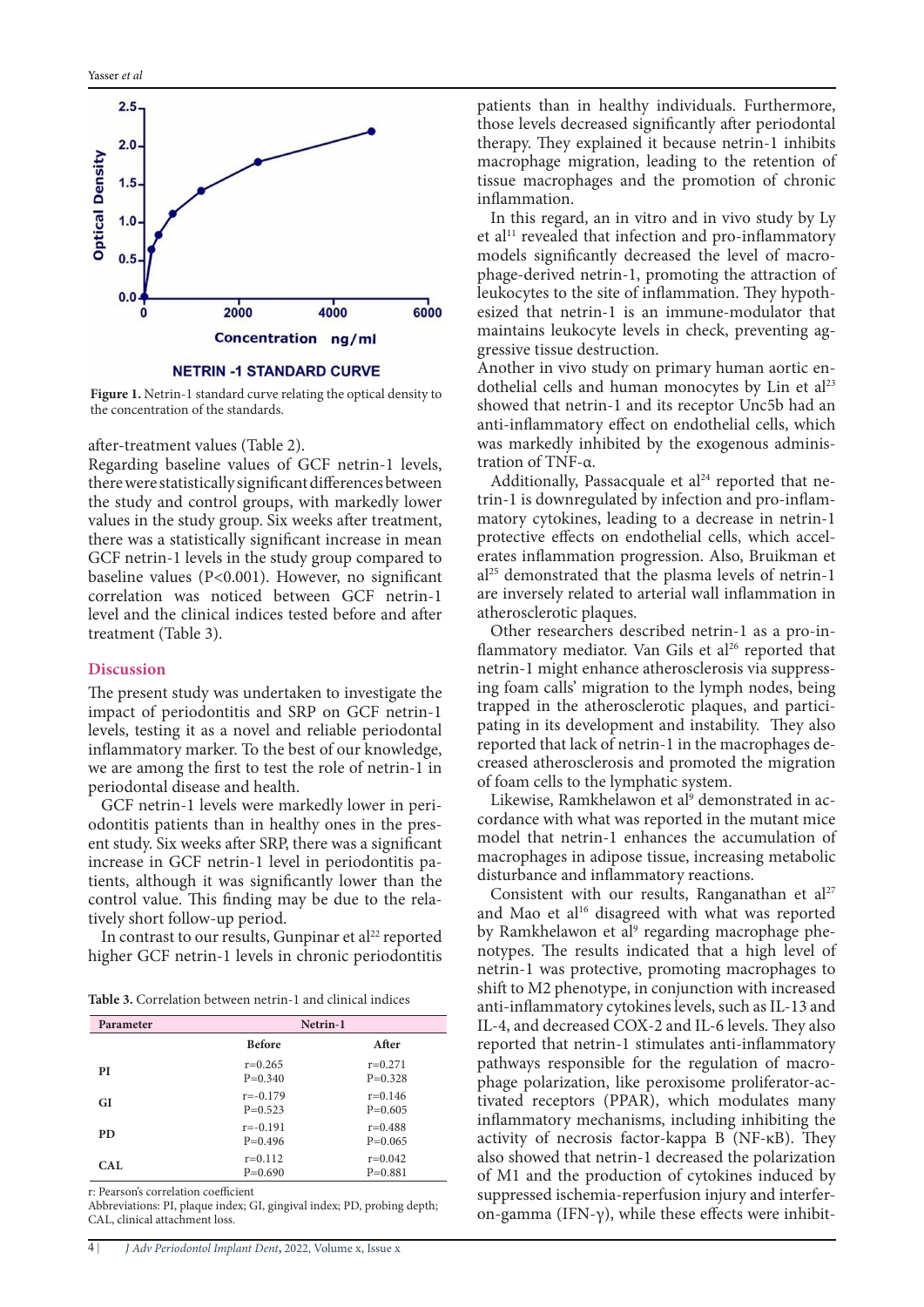ed by PPAR antagonists.

Another in vitro and in vivo study by Ranganathan regulation of COX-2-mediated production of PGE2 tory reactions by suppressing NF-κB, causing downet al<sup>13</sup> suggested that netrin-1 modulates inflammaand thromboxane A2.

As our study is a preliminary study, we recommend further studies with a larger population and a lon-<br>ger follow-up period to evaluate the relation between netrin-1 and other inflammatory cytokines and test the role of netrin-1 and its receptor UNC5b in the inflammatory process

## **Conclusions**

cantly lower levels in periodontitis patients than Estimation of netrin-1 GCF level showed signifiperiodontally healthy individuals. After periodontal treatment, netrin-1 GCF levels increased significant-<br>ly-compared to baseline measurements. Based on these findings, we suggest that netrin-1 could be con-<br>sidered-a-potential-anti-inflammatory-biomarker-of periodontal disease.

## **Acknowledgments**

This study was carried out in Mansoura University, Faculty of Medicine, Department of Clinical Pathology Labs, and in the Faculty of Dentistry, Department of Periodontology and Oral Medicine Clinics.

## **Interests Competing**

The authors declare that they have no competing interest.

### **Contributions' Authors**

sible for the clinical work of the study, including patient YS: This author planned the study design and was responselection, treatment, and follow-up, and collection of data. BAA: This author was responsible for the laboratory work and data analysis and interpretation. YMJ: This author was responsible for drafting the manuscript and publishing it. BAA and YMJ critically received the manuscript. All the authors approved the final submission.

### **Funding**

There was no financial support for the study.

### **Availability** of data

The data that support our results are available if requested from the corresponding author, YMJ. However, the data are not available for the public, as they contain private information about research volunteers

### **Ethics Approval**

Ethical approval number: A10140420

### **References**

- 1. Yost S, Duran-Pinedo AE, Teles R, Krishnan K, Frias-Lopez J. Functional signatures of oral dysbiosis during periodontitis progression revealed by microbial metatranscriptome analysis. Genome medicine. 2015;7(1):1-19 DOI: https:// doi.org/10.1186/s[13073-015-0153-3](https://doi.org/10.1186/s13073-015-0153-3).
- 2. Hajishengallis G, Lamont RJ. Beyond the red complex and into more complexity: the polymicrobial synergy and

dysbiosis (PSD) model of periodontal disease etiology. Molecular oral microbiology. 2012;27(6):2041-1006.

- 3. Van Dyke TE. The management of inflammation in periodontal disease. J Periodontol. 2008;79(8 Suppl):1601-8 DOI: 10.1902/jop.2008.080173.
- Kirkwood KL, Cirelli JA, Rogers JE, Giannobile WV. Novel host response therapeutic approaches to treat periodontal diseases. Periodontology 2000. 2007;43:294 DOI: https:// doi.org/10.1111/j.1600-0757.2006.00166.x.
- 5. Preshaw PM. Host response modulation in periodontics. Periodontology 2000. 2008;48(1):92-110 DOI: https://doi. org/10.1111/j.1600-0757.2008.00252.x.
- 6. Souza JACd, Junior CR, Garlet GP, Nogueira AVB, Cirelli JA. Modulation of host cell signaling pathways as a therapeutic approach in periodontal disease. Journal of Applied Oral Science. 2012;20(2):128-38 DOI: https://doi.org/10.1590/ s1678-77572012000200002.
- 7. Grant-Thomson R, Bartold PM. Modulating the host response as an adjunctive treatment for periodontitis. Periodontology. 2001;22(1):37-.
- 8. Serafini T, Kennedy TE, Gaiko MJ, Mirzayan C, Jessell TM, Tessier-Lavigne M. The netrins define a family of axon outgrowth-promoting proteins homologous to C. elegans UNC-6. Cell. 1994;78(3):409-24 DOI: https://doi. org/10.1016/0092-8674(94)[90420-0](https://doi.org/10.1016/0092-8674(94)90420-0).
- 9. Ramkhelawon B, Hennessy EJ, Ménager M, Ray TD, Sheedy FJ, Hutchison S, et al. Netrin-1 promotes adipose tissue macrophage retention and insulin resistance in obesity. Nature medicine. 2014;20(4):377-84 DOI: https://doi. org/10.1038/nm[.3467](https://doi.org/10.1038/nm.3467).
- 10. Ranganathan P, Mohamed R, Jayakumar C, Ramesh G. Guidance cue netrin-1 and the regulation of inflammation in acute and chronic kidney disease. Mediators Inflamm. 2014;2014:525891 DOI: https://doi. org/10.1155/2014/525891.
- 11. Ly NP, Komatsuzaki K, Fraser IP, Tseng AA, Prodhan P, Moore KJ, et al. Netrin-1 inhibits leukocyte migration in vitro and in vivo. Proceedings of the National Academy of Sciences. 2005;102(41):14729-34 DOI: https://doi. org/10.1073/pnas[.0506233102](https://doi.org/10.1073/pnas.0506233102).
- 12. Claro V, Ferro A. Netrin-1: Focus on its role in cardiovascular physiology and atherosclerosis. JRSM Cardiovasc Dis. 2020;9:2048004020959574 DOI: https:// doi.org[/10.1177/2048004020959574](https://doi.org/10.1177/2048004020959574).
- 13. Ranganathan PV, Jayakumar C, Mohamed R, Dong Z, Ramesh G. Netrin-1 Regulates the Inflammatory Response of Neutrophils and Macrophages, and Suppresses Ischemic Acute Kidney Injury by Inhibiting COX-2-mediated PGE2 Production. Kidney international. 2013;83(6):1087-98 DOI: https://doi.org/10.1038/ki[.2012.423](https://doi.org/10.1038/ki.2012.423).
- 14. Yu T, Zhao L, Huang X, Ma C, Wang Y, Zhang J, et al. Enhanced activity of the macrophage M1/M2 phenotypes and phenotypic switch to M1 in periodontal infection. Journal of periodontology. 2016;87(9):1092-102 DOI: https://doi.org/10.1902/jop.2016.160081.
- 15. Aherne CM, Collins CB, Masterson JC, Tizzano M, Boyle TA, Westrich JA, et al. Neuronal guidance molecule netrin-1 attenuates inflammatory cell trafficking during acute experimental colitis. Gut.  $2012;61(5):695-705$  DOI: https://doi.org/10.1136/gutjnl-2011-300012.
- 16. Mao X, Xing H, Mao A, Jiang H, Cheng L, Liu Y, et al. Netrin-1 attenuates cardiac ischemia reperfusion injury and generates alternatively activated macrophages.<br>Inflammation. 2014;37(2):573-80 DOI: https://doi. Inflammation. 2014;37(2):573-80 DOI: https://doi. org/10.1007/s10753-013-9771-3.
- 17. Maruyama K, Kawasaki T, Hamaguchi M, Hashimoto M, Furu M, Ito H, et al. Bone-protective functions of netrin 1 protein. Journal of Biological Chemistry. 2016;291(46):23854-68 DOI: https://doi.org/10.1074/jbc. m116.738518.
- 18. Ramfjord SP. The periodontal disease index (PDI). The Journal of Periodontology. 1967;38(6P2):602-10.
- 19. Beck JD, Elter JR. Analysis strategies for longitudinal